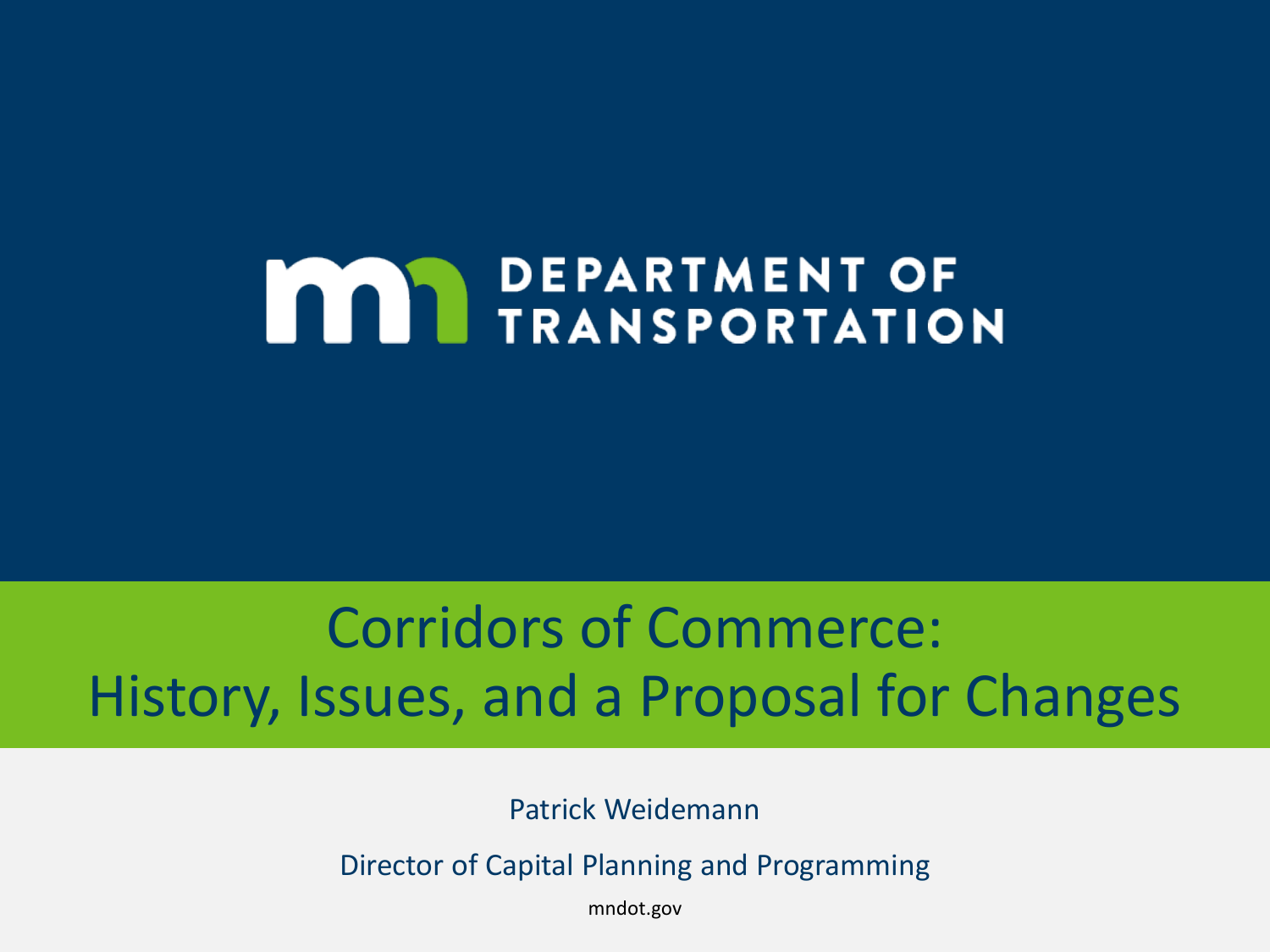### Legislative History

- 2013 Program created and \$300 M in bonds provided to fund projects.
- 2014 \$6.5 M in funds provided for Greater Mn projects only, as part of a legislative agreement (Priority was to projects ready for future COC funding).
- 2015 \$25 M in funds provided, with 50% for Greater Mn projects and 50% for Metro area projects (Priority was to get projects ready for future COC funding).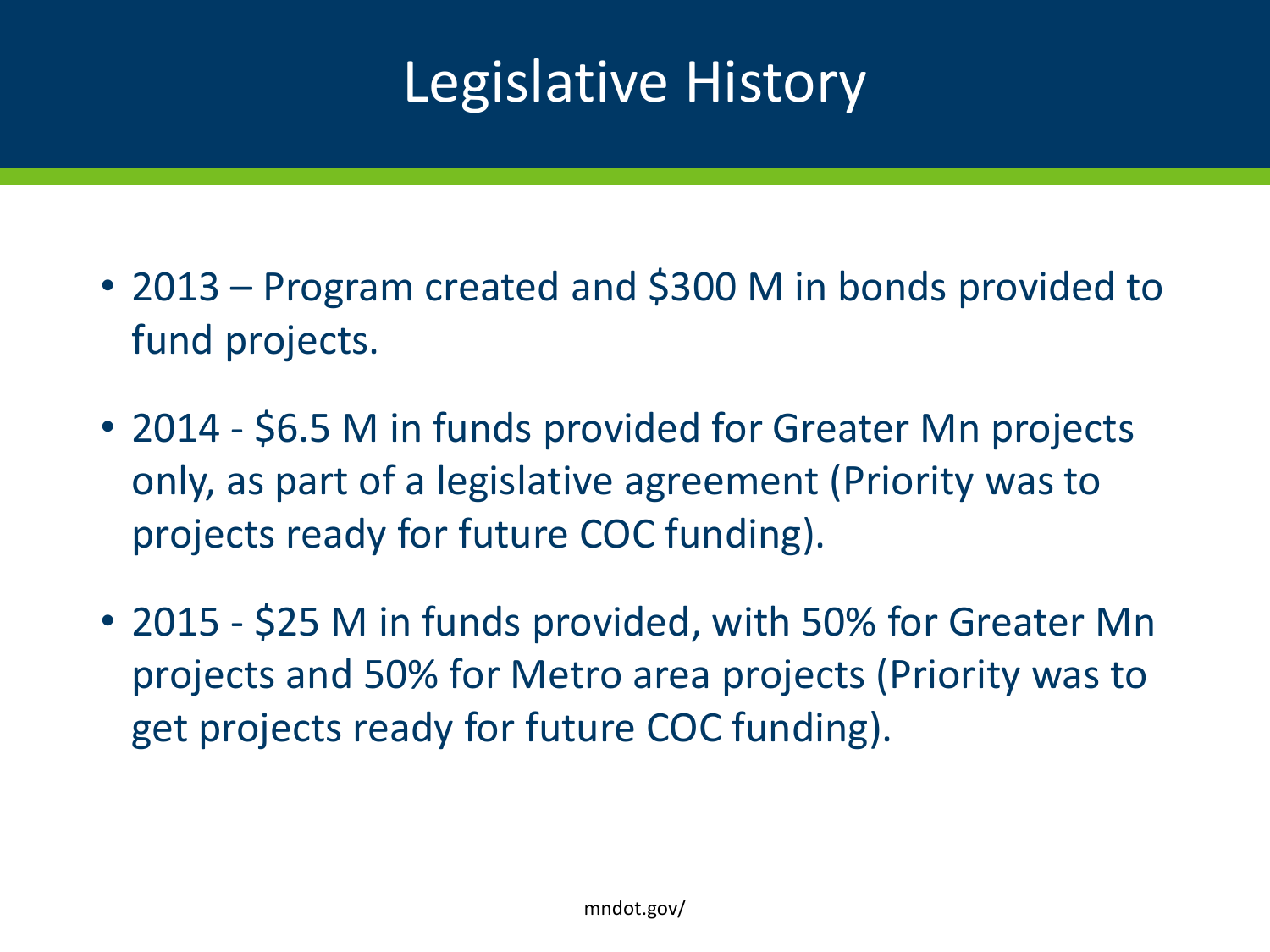### Legislative Auditors Report

- During calendar years 2015 & 2016, the Minnesota Legislature requested Office of Legislative Auditor to conduct a review of MnDOT's Highway Project Selection processes.
- The audit finds that MnDOT has, "selected projects for Corridors of Commerce in an inconsistent and subjective manner."
- The audit recommends, "MnDOT should modify its Corridors of Commerce project selection process to create greater objectivity and transparency."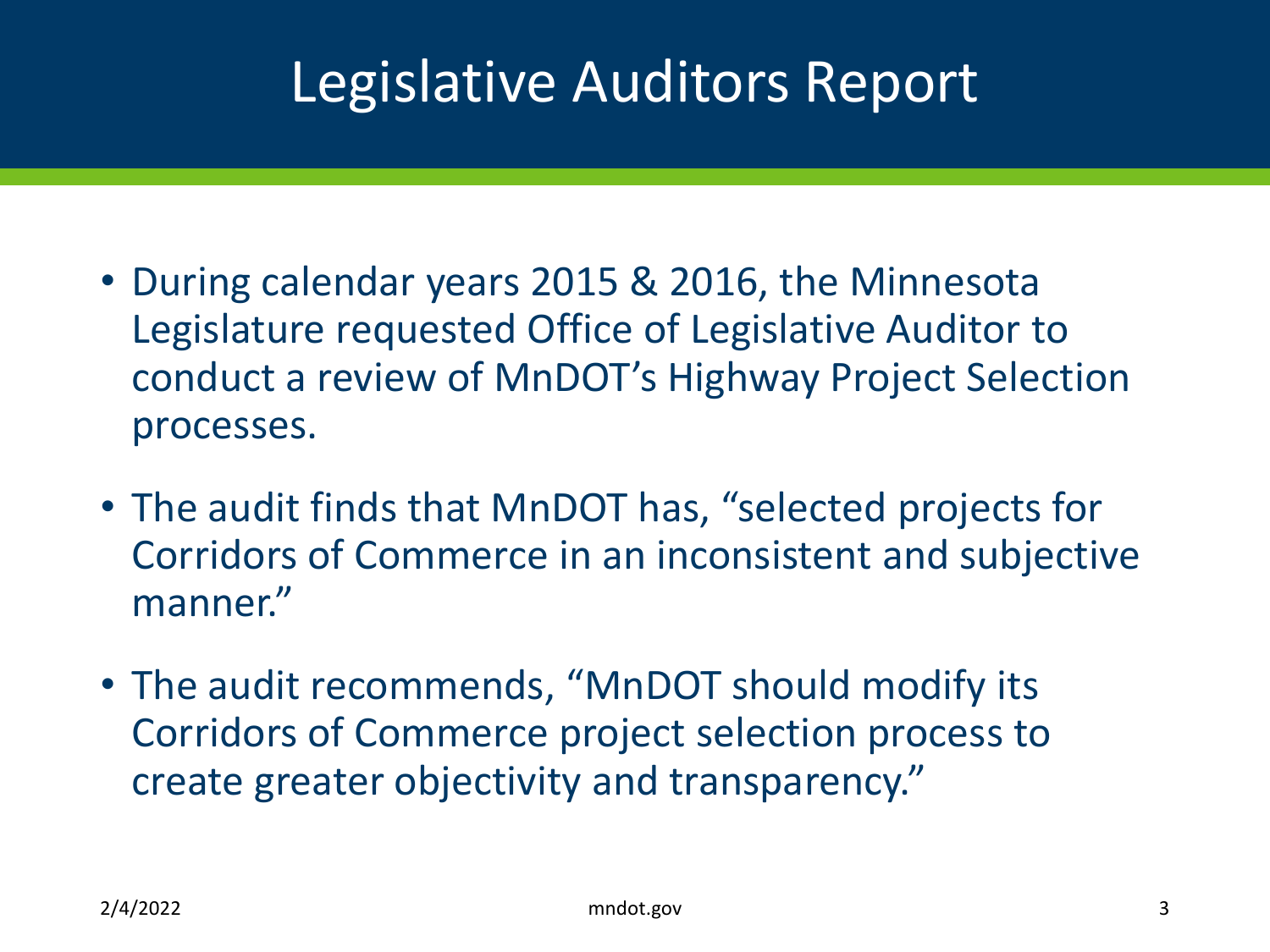### Legislative History

- 2017 Legislature provides \$300 M in bonds for COC and then sets up so \$25 M in trunk highway cash is added to COC annually.
- 2017 Legislature also includes a series of significant changes to the COC statues that are in direct response to the Legislative Auditor's report.
	- $\triangleright$  Required MnDOT to score and rank all submitted projects using all the eight evaluation criteria in the law and only those eight criteria.
	- $\triangleright$  Specifically prohibited MnDOT from considering project deliverability as a criteria.
	- Clarified that MnDOT "Must" accept project recommendations from area transportation partnerships and other interested stakeholders.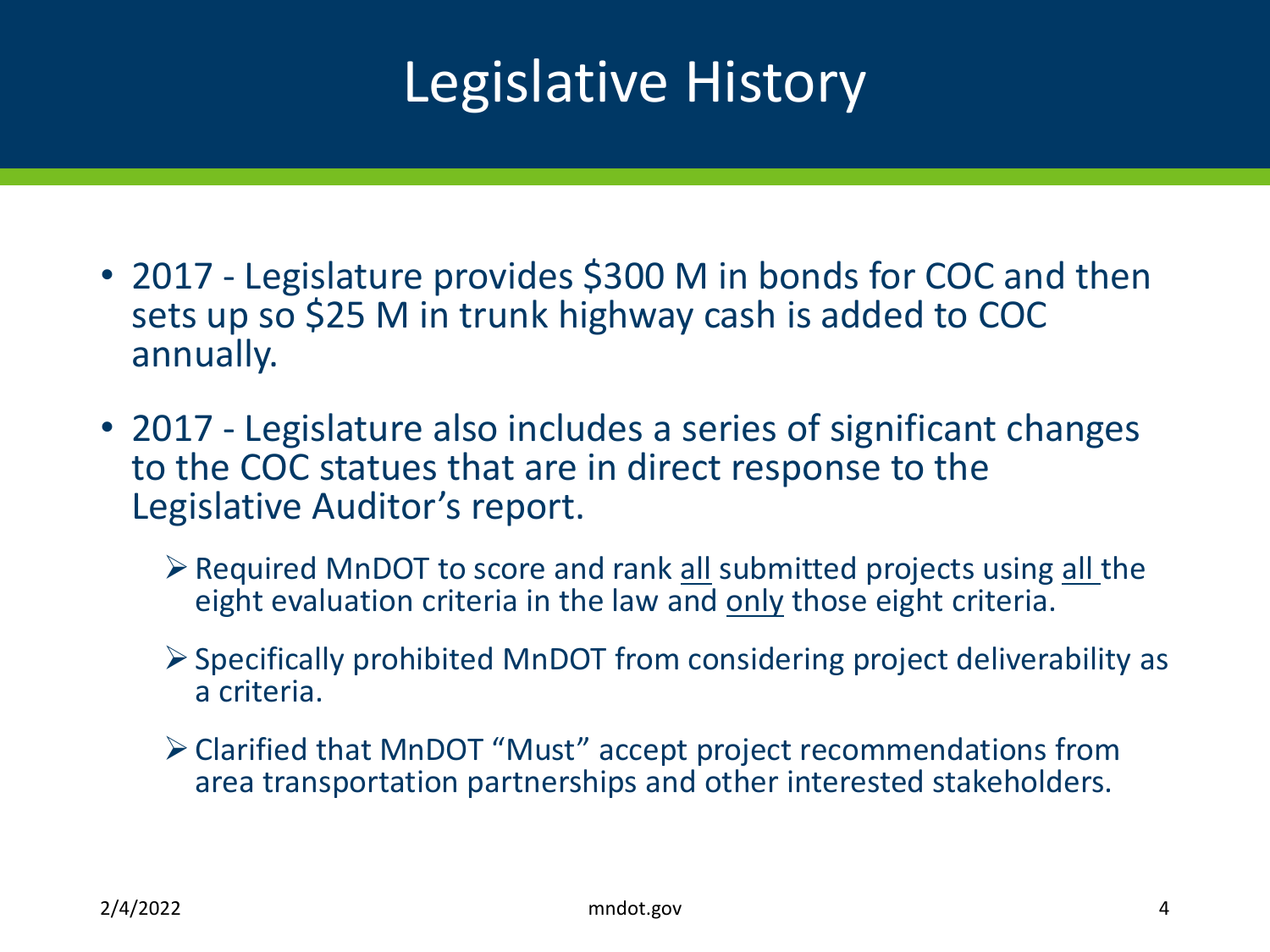### Legislative History

- 2018 MnDOT announces the projects selected for funding with the 2017 funding.
- 2018 Legislature passes another \$400 M in bonds, following significant pushback on the projects selected for the 2017 funding.
- 2021 Legislature passes another \$200 M in bonds, along with adding an additional scoring criteria of "Project" Deliverability" (However, the criteria must be of equal weight with the other scoring criteria).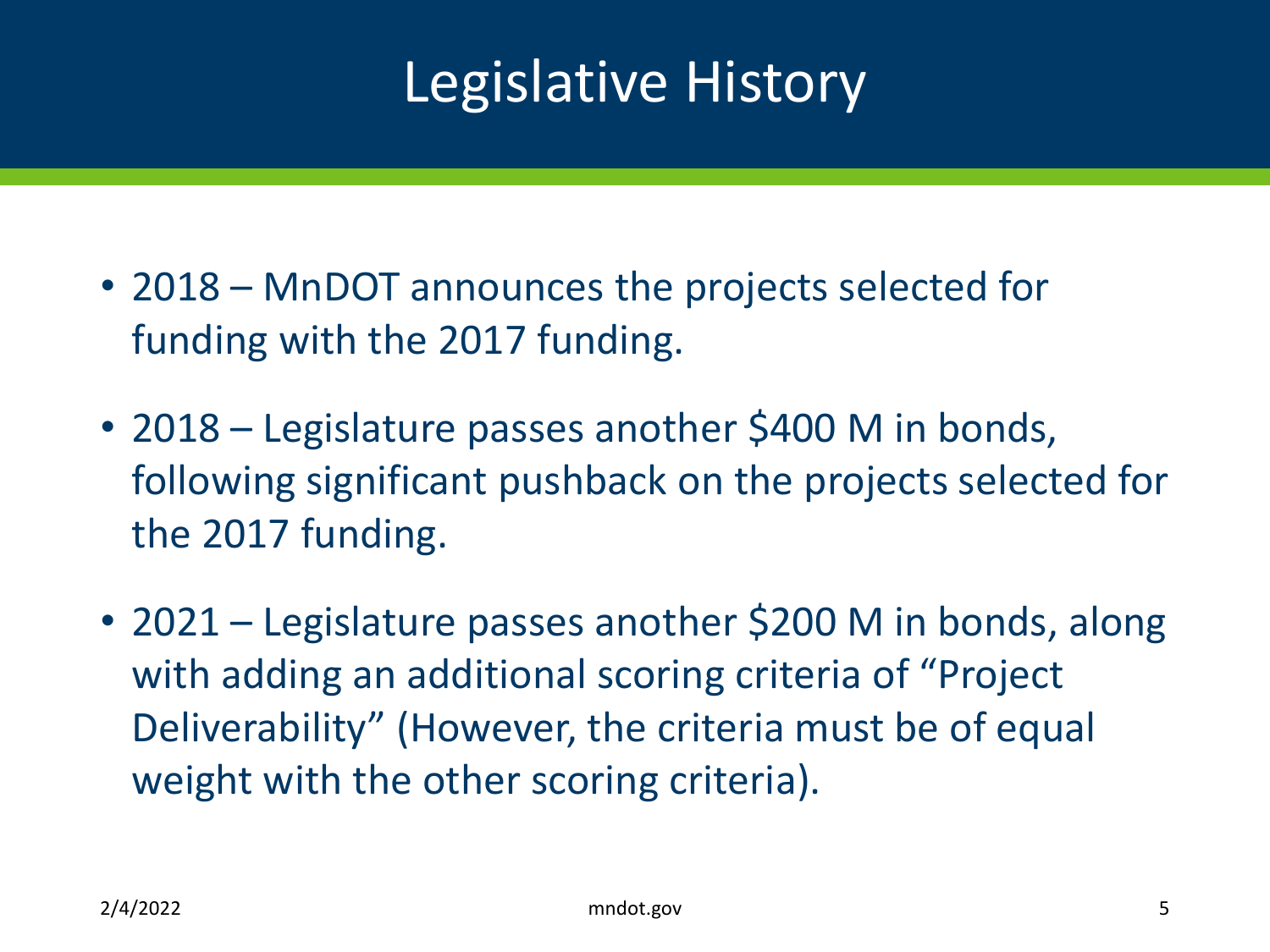### COC Eligibility Requirements

#### Capacity Development:

- Project location is not a divided highway, and that highway is an expressway or freeway beyond the project limits.
- Project contains a highway terminus that lacks an intersection or interchange with another trunk highway.
- Project contains fewer lanes of travel compared to that highway beyond the project limits.
- Project contains a location that is proposed as a new interchange or to be reconstructed from an intersection to an interchange.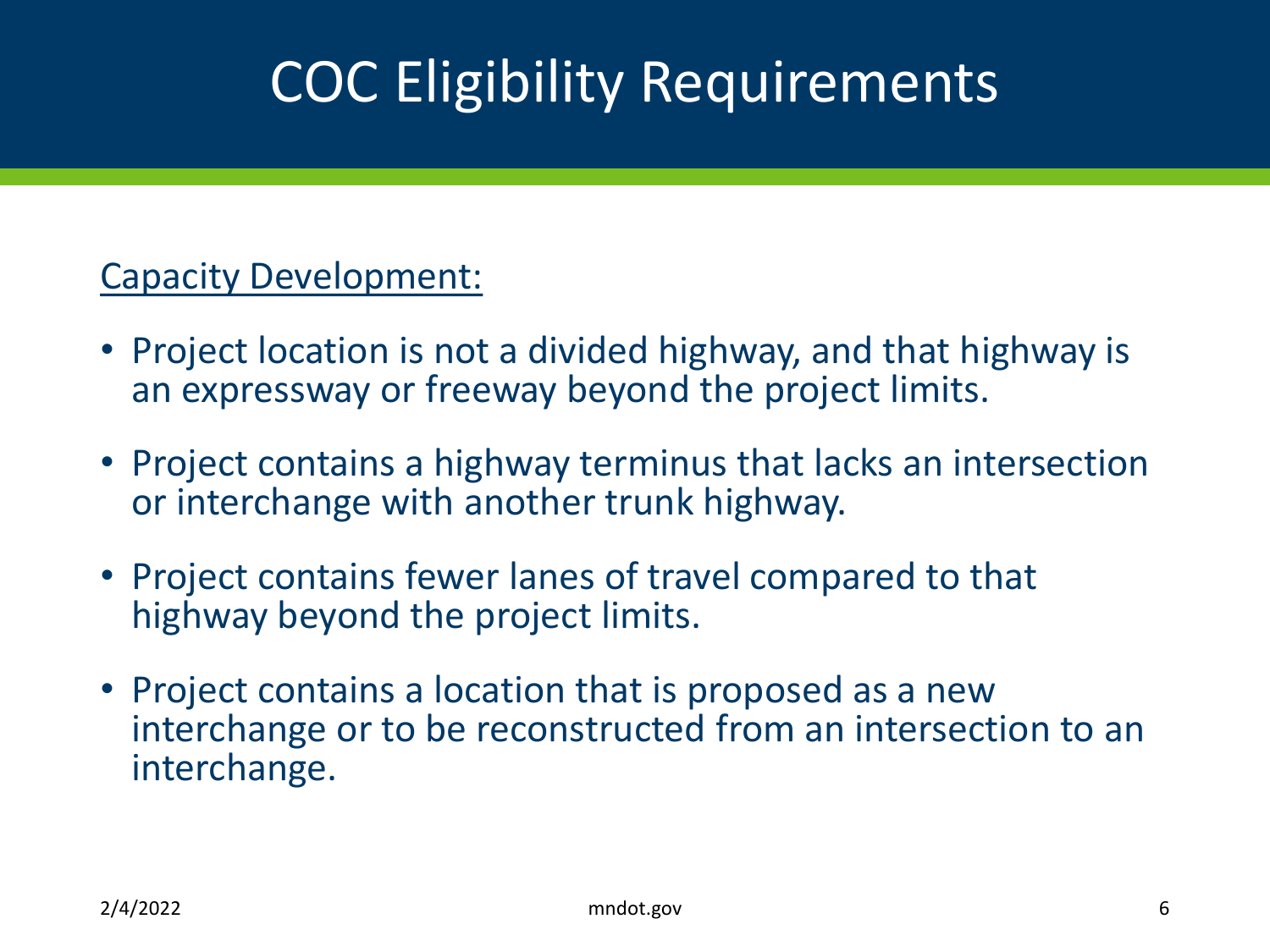### COC Eligibility Requirements

#### Freight Improvement:

- Projects which remove barriers to commerce.
- Projects easing or preserving freight movement
- Project supporting emerging industries
- Providing connections between the trunk highway system and other transportation modes for the movement of freight.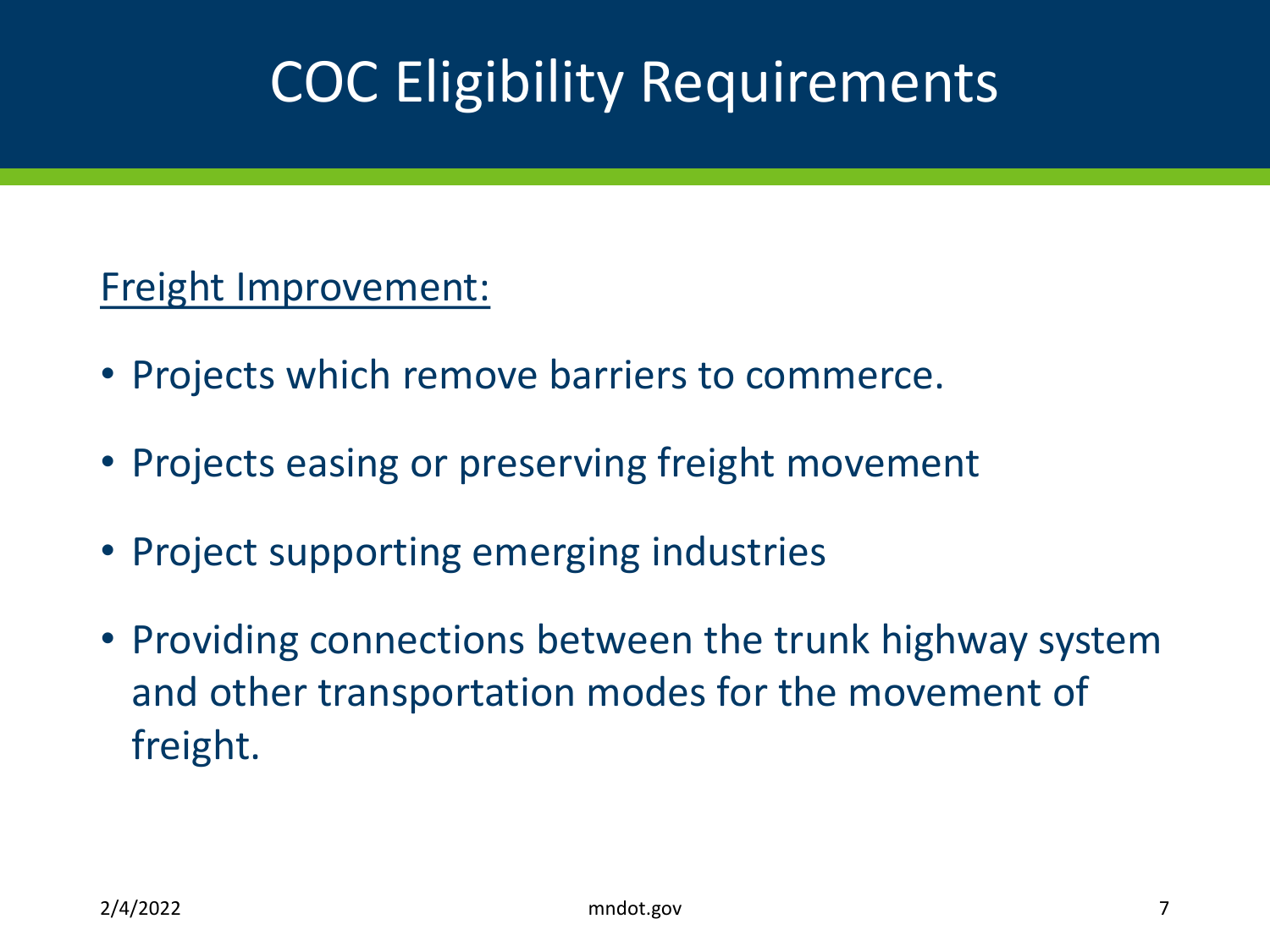

### Issues with the 2018 Project Scoring & Selection Process



mndot.gov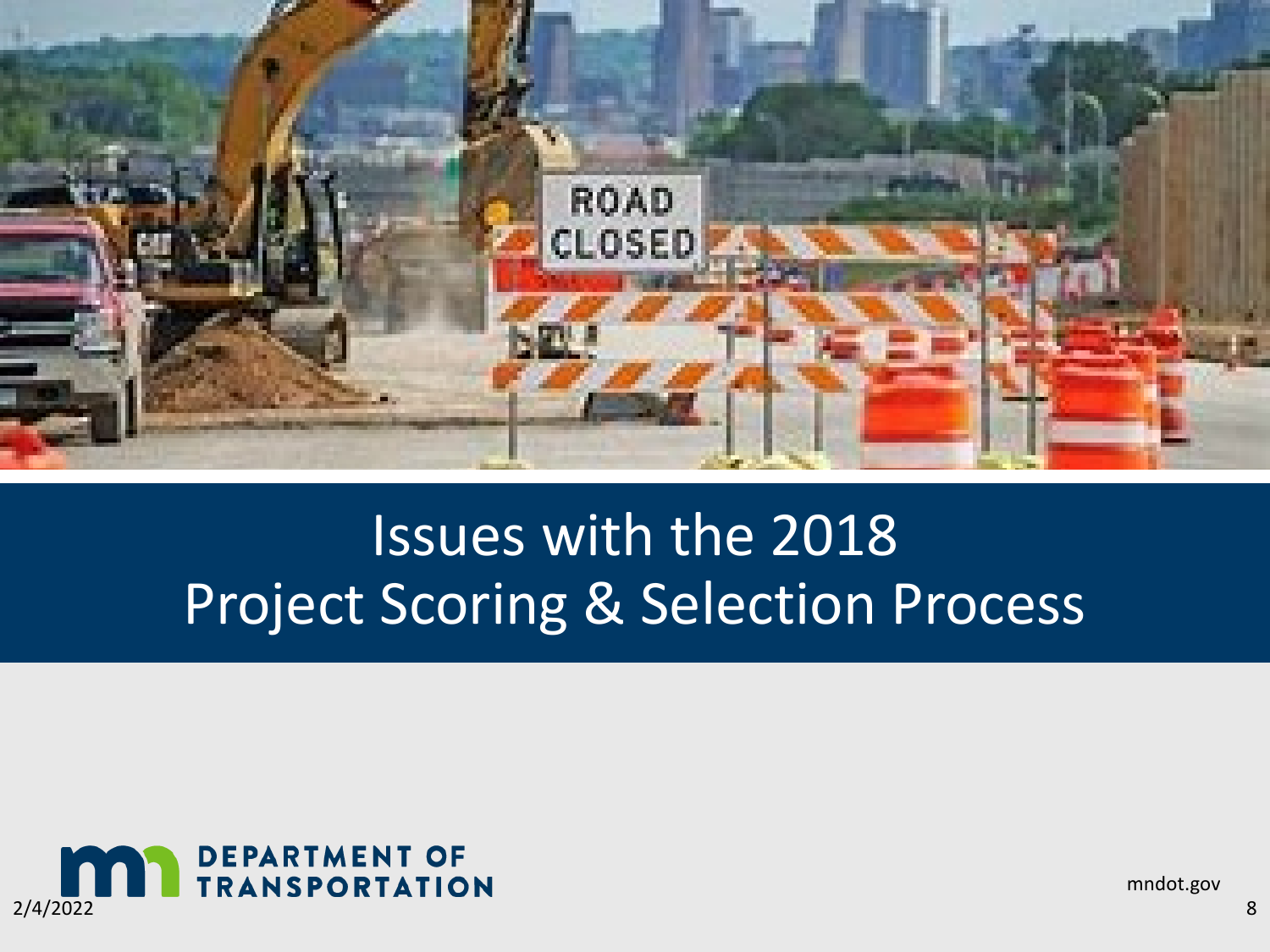#### Two Fundamental Issues

• Number of Projects Needing Evaluation

• Interpretation of Regional Balance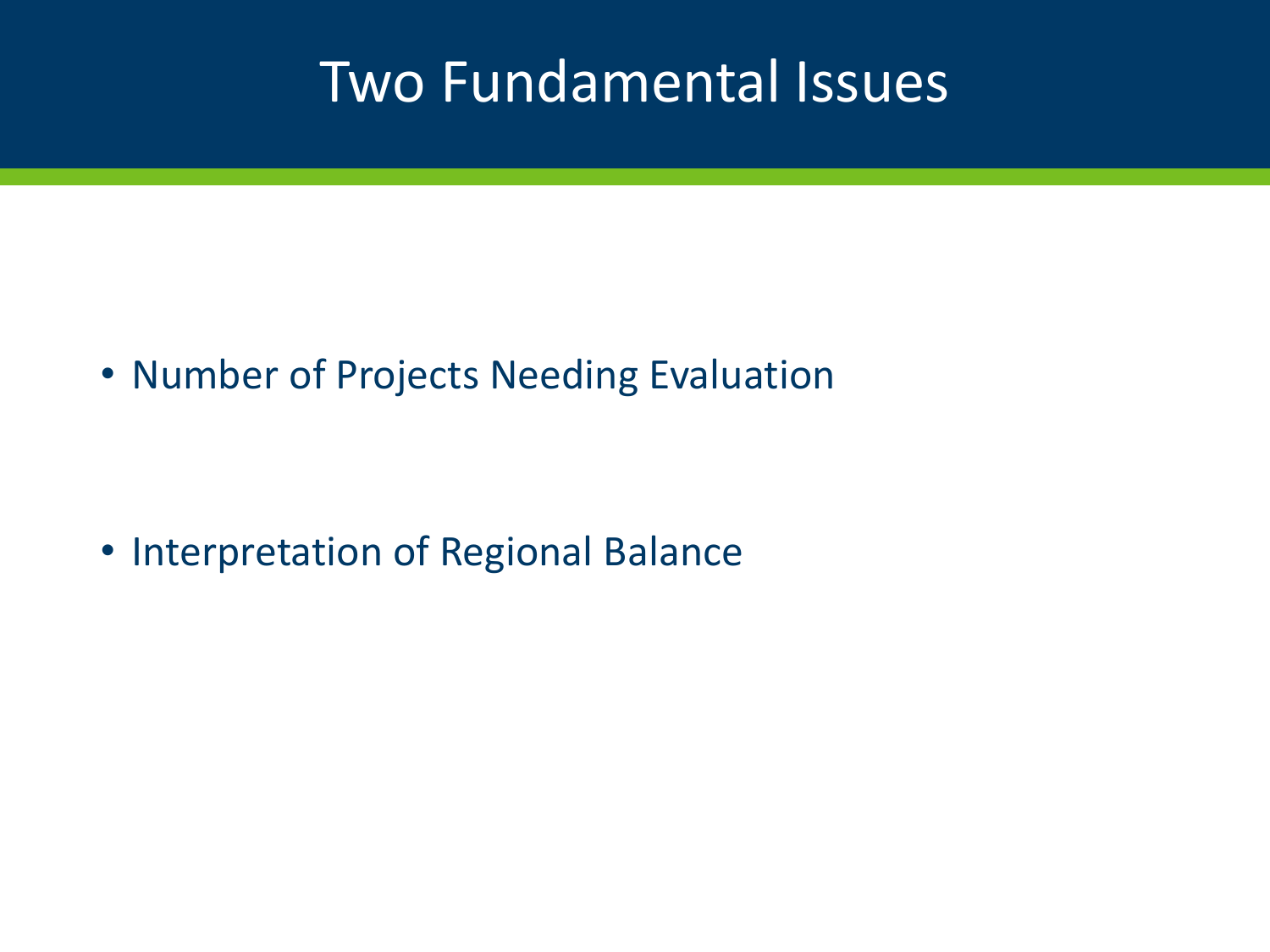### Number of Projects Needing Evaluation

- MnDOT received 173 individually unique projects from its on-line project recommendation process in 2018.
- The law now requires MnDOT to score all the submitted projects using all of the scoring criteria and prohibits applying any additional criteria or screening processes.
- The large number of projects to evaluate resulted in a drain on MnDOT staff time and local agency staff time.
- In the end, only four of 173 submitted projects were funded.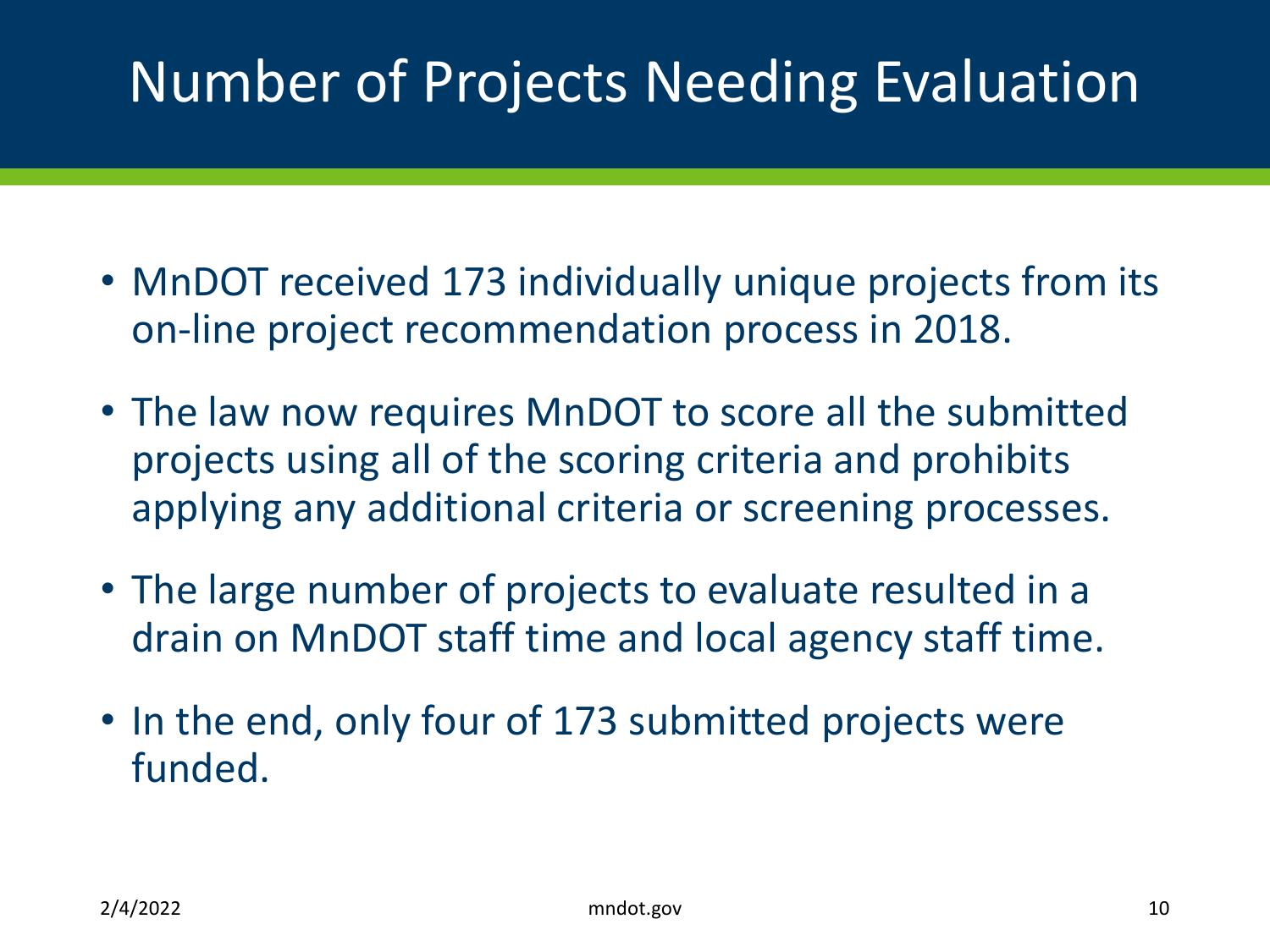### Number of Projects to Evaluate

- Several of the selected projects have experienced rising costs, delays, and other issues that can be traced to the hurried scoping, benefits, and cost estimating processes of the COC program.
- It is clear that some type of project recommendation screening process is needed to make the COC program more efficient.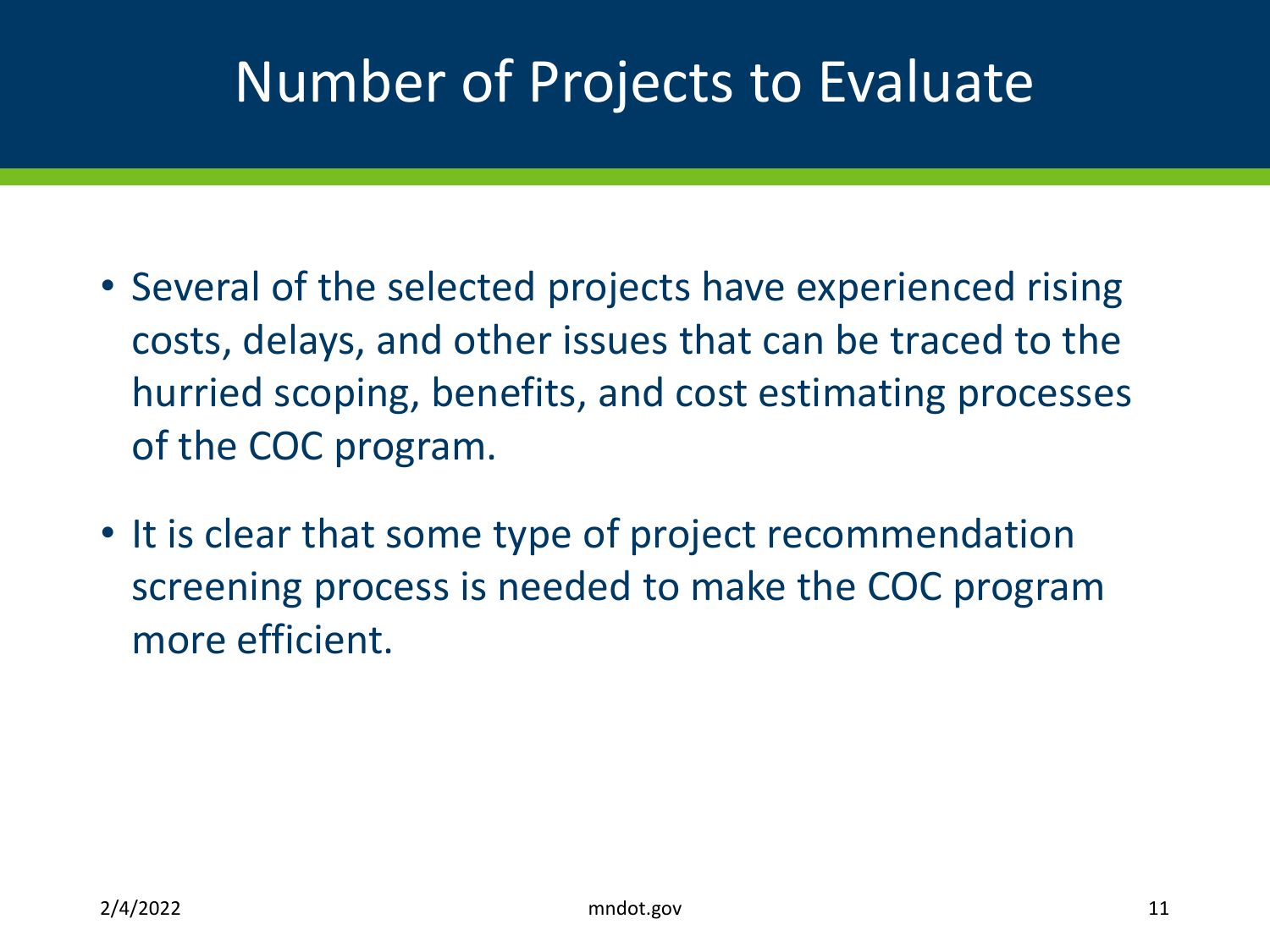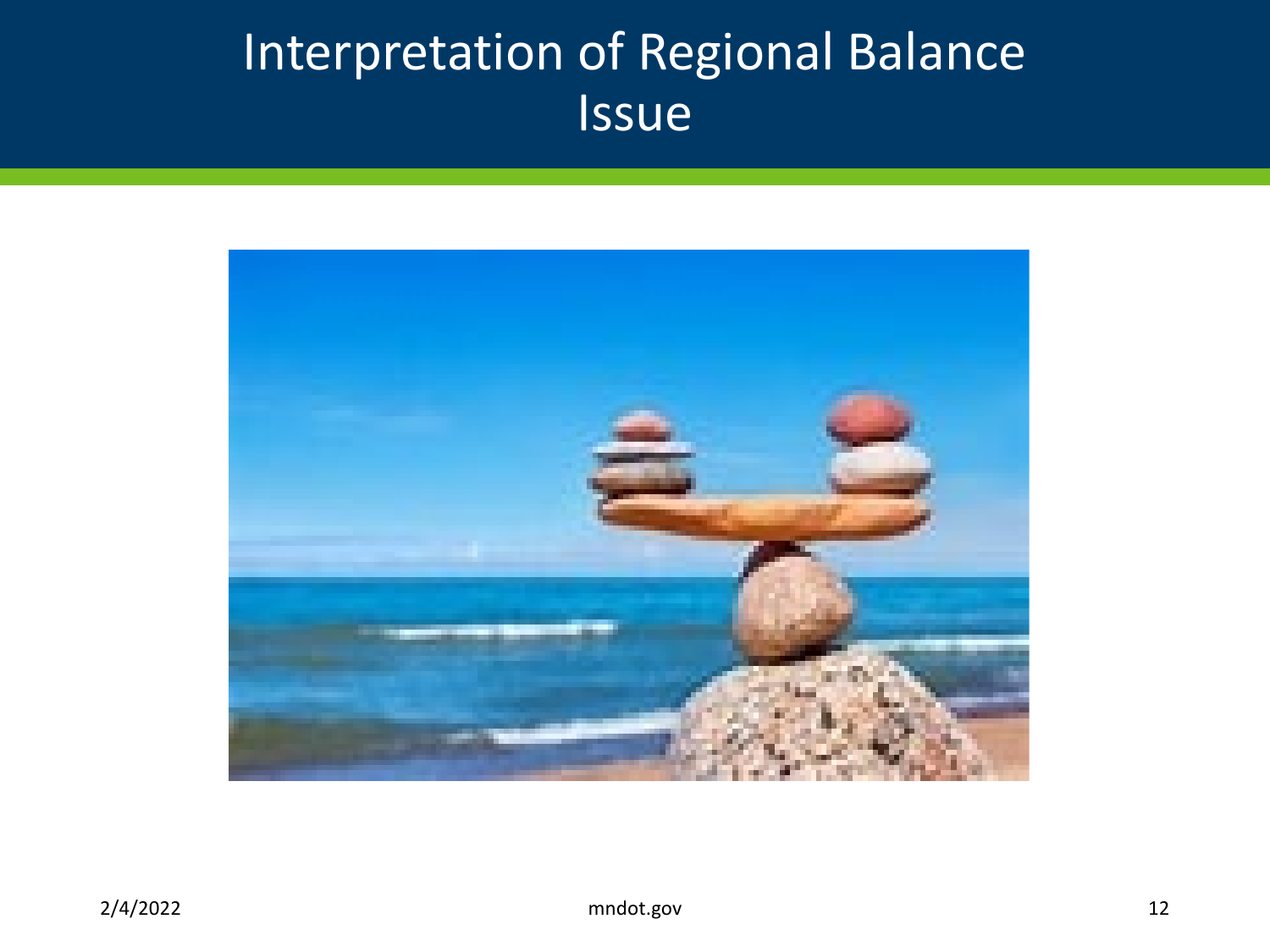• MN 161.088 Subd. 5 [C] (8), states the following:

"regional balance throughout the state"

• This is one of the eight scoring criteria in the COC law.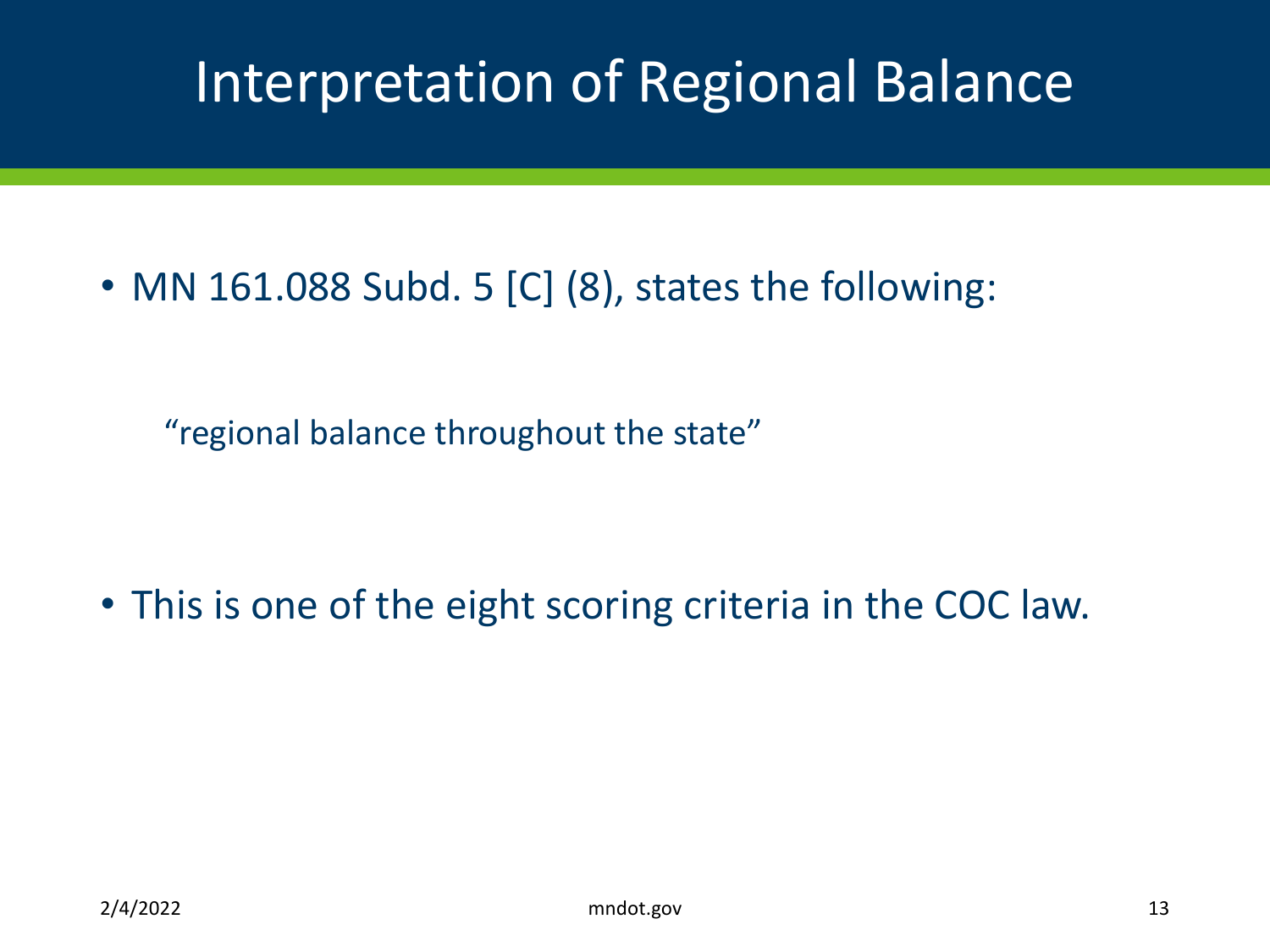• In selecting projects for the 2017 funding, MnDOT interpreted the 50-50 split to mean the following;

"Approximately 50% of the funding would go to projects within its Metro District boundary (Twin Cities area) and approximately 50% would go to districts outside of the Metro District boundary (Greater MN)."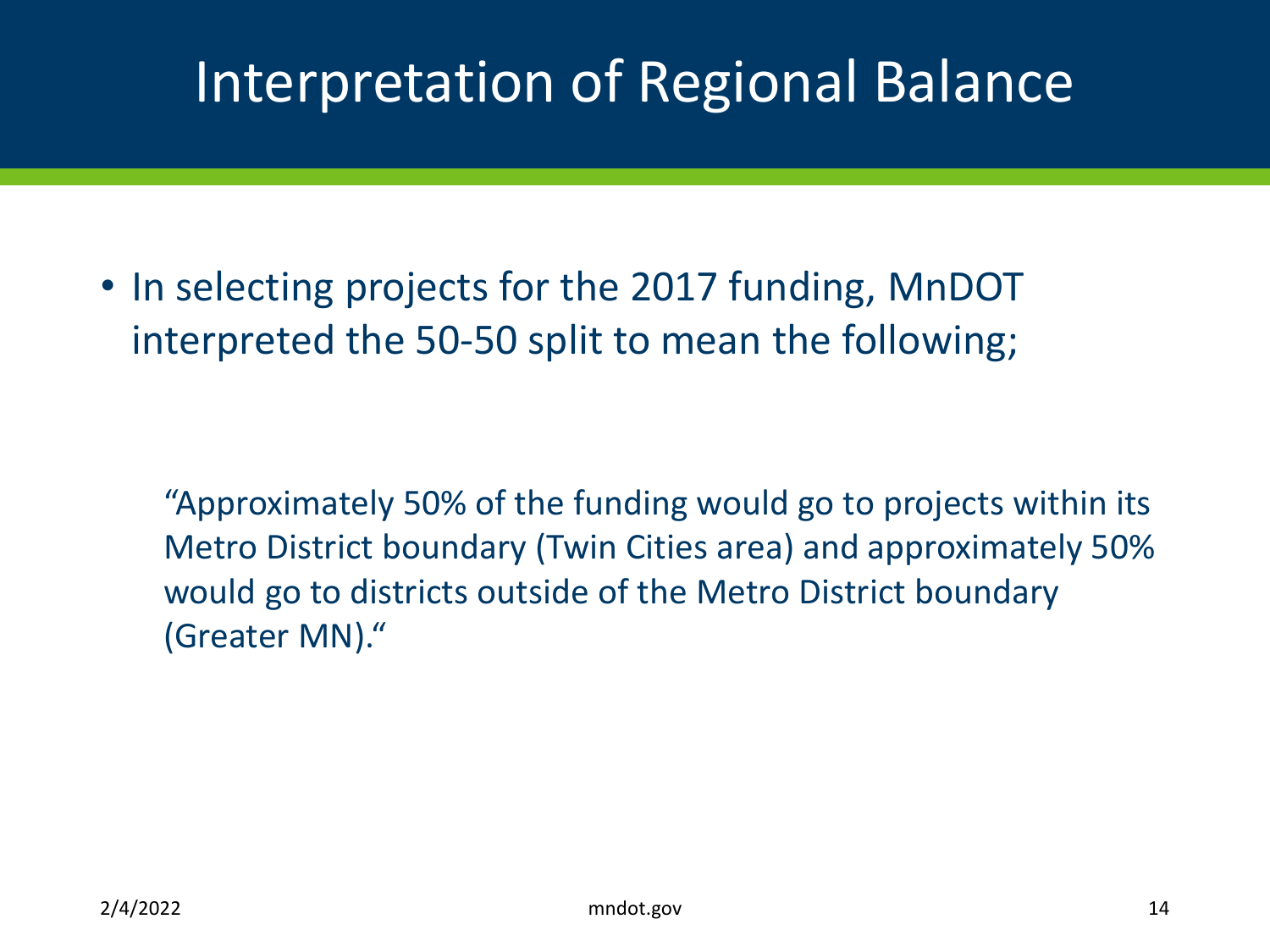• When the 2017 funding projects were announced, they were at the following locations;

 $\ge$  I-494 – France Avenue to TH 77 in Metro District

- $\ge$  I-494/I-35 W Intersection in Metro District
- TH 169 Elk River in District 3
- $\triangleright$  I-94 St. Michael to Albertville in District 3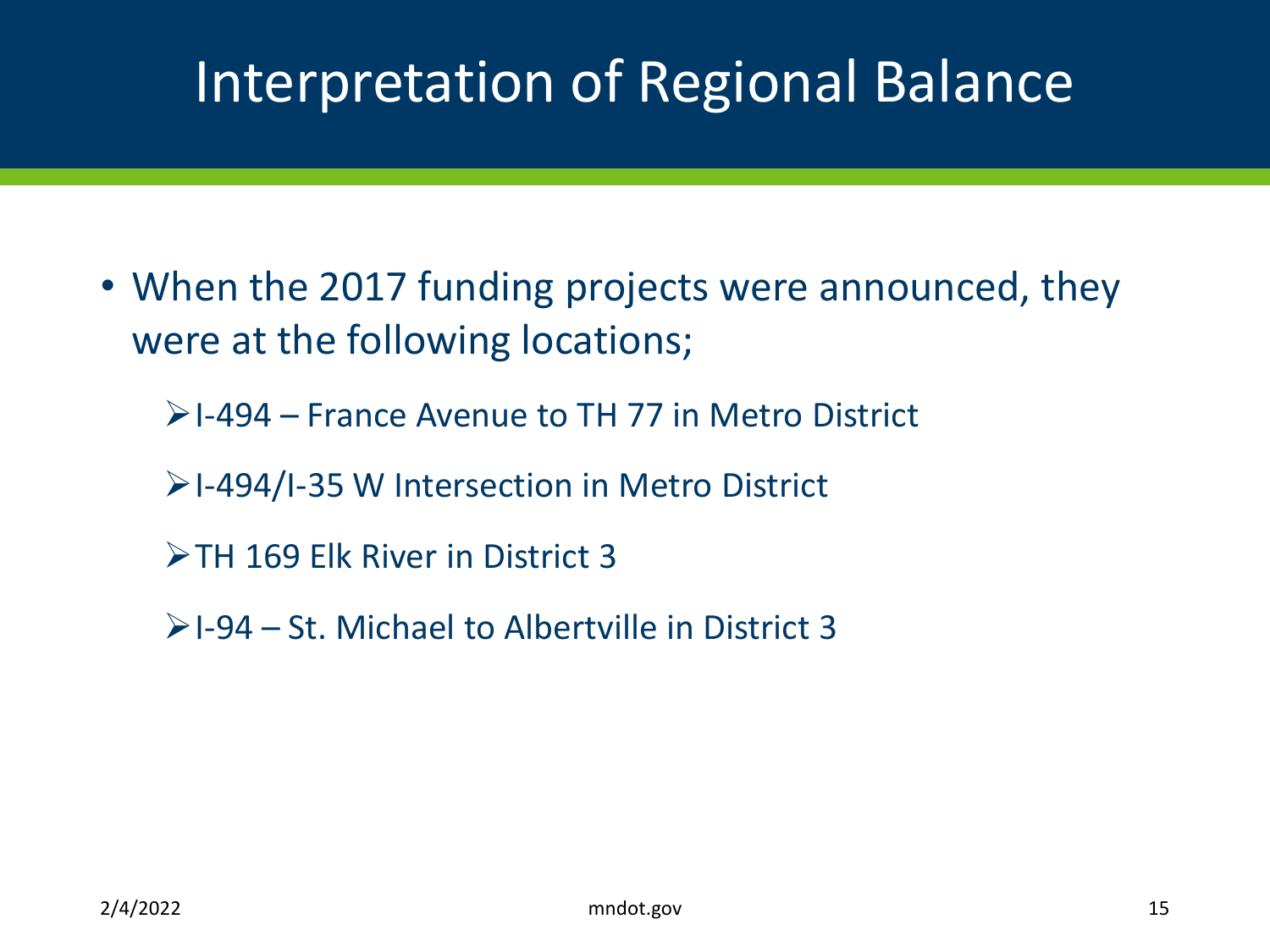- When the projects were announced, there was a chorus of complaints that all the projects were within 50 linear miles of downtown Minneapolis.
- District 3 is in Greater Minnesota, so the two projects selected from there met the soft 50-50 interpretation that MnDOT stated publicly it would follow.
- It was clear, however, from the complaints that others had interpreted "regional balance" differently than MnDOT.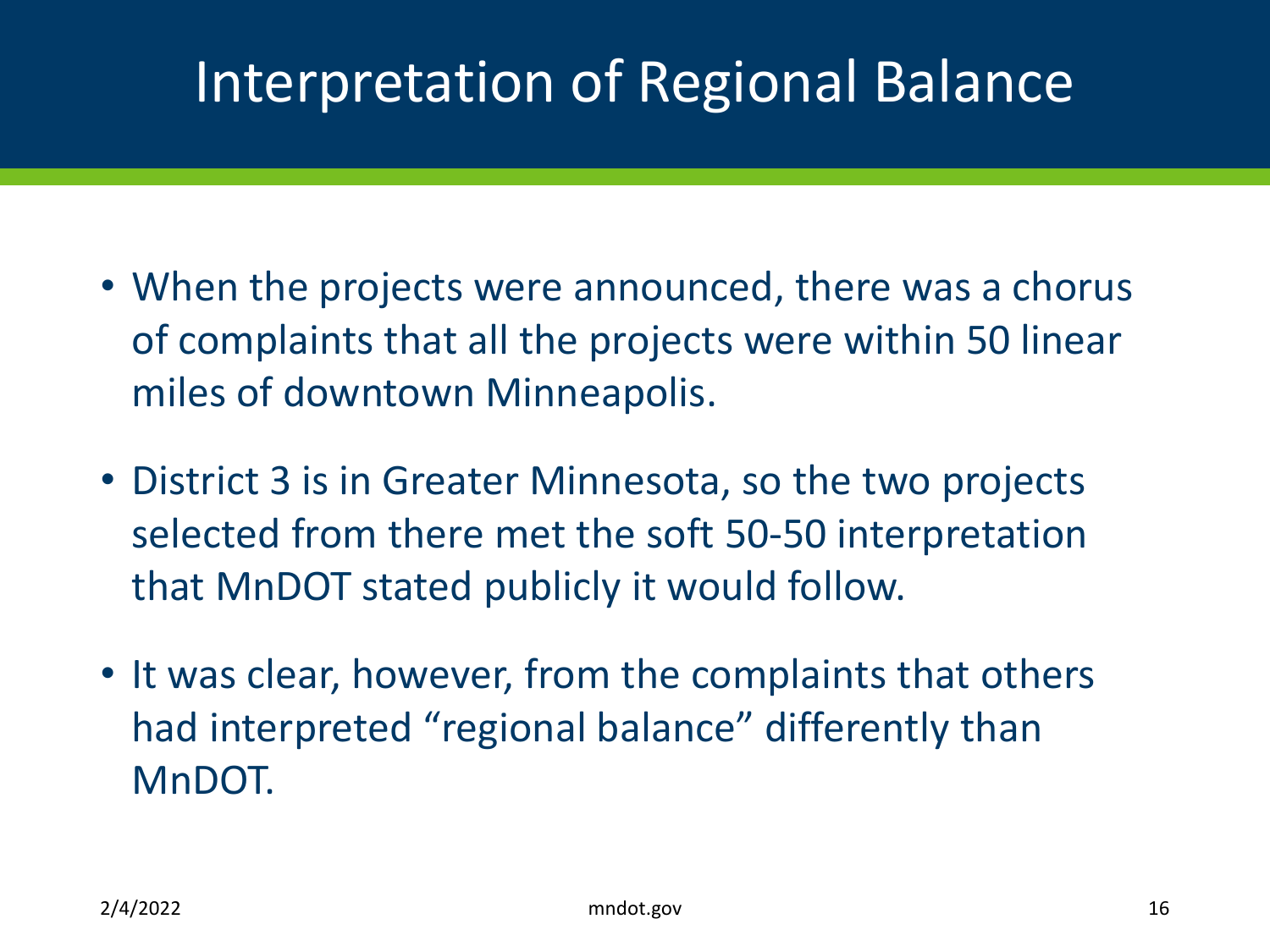

### MnDOT Proposal for Changes



mndot.gov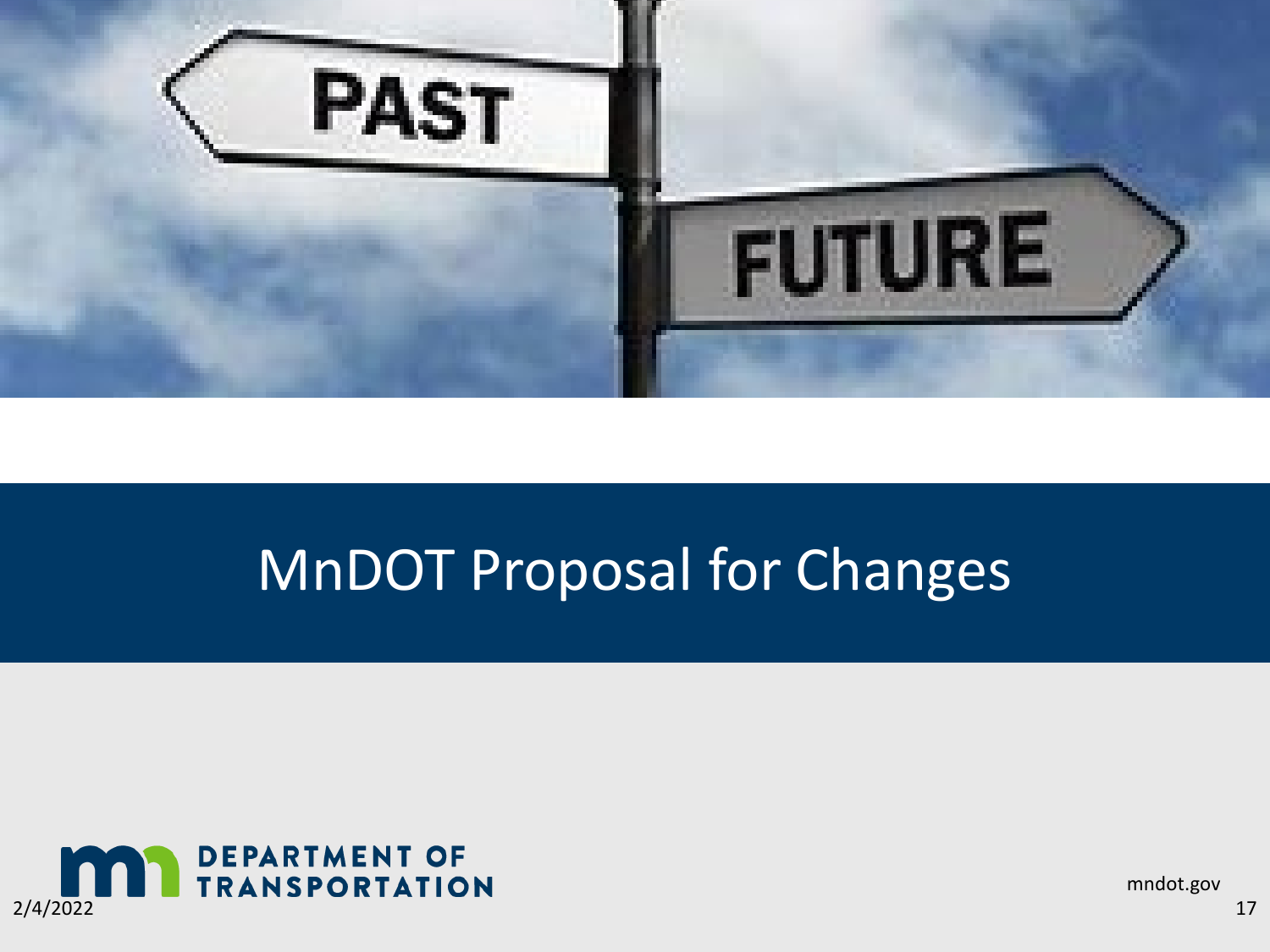### First Proposed Change

#### Local Stakeholder Screening Process

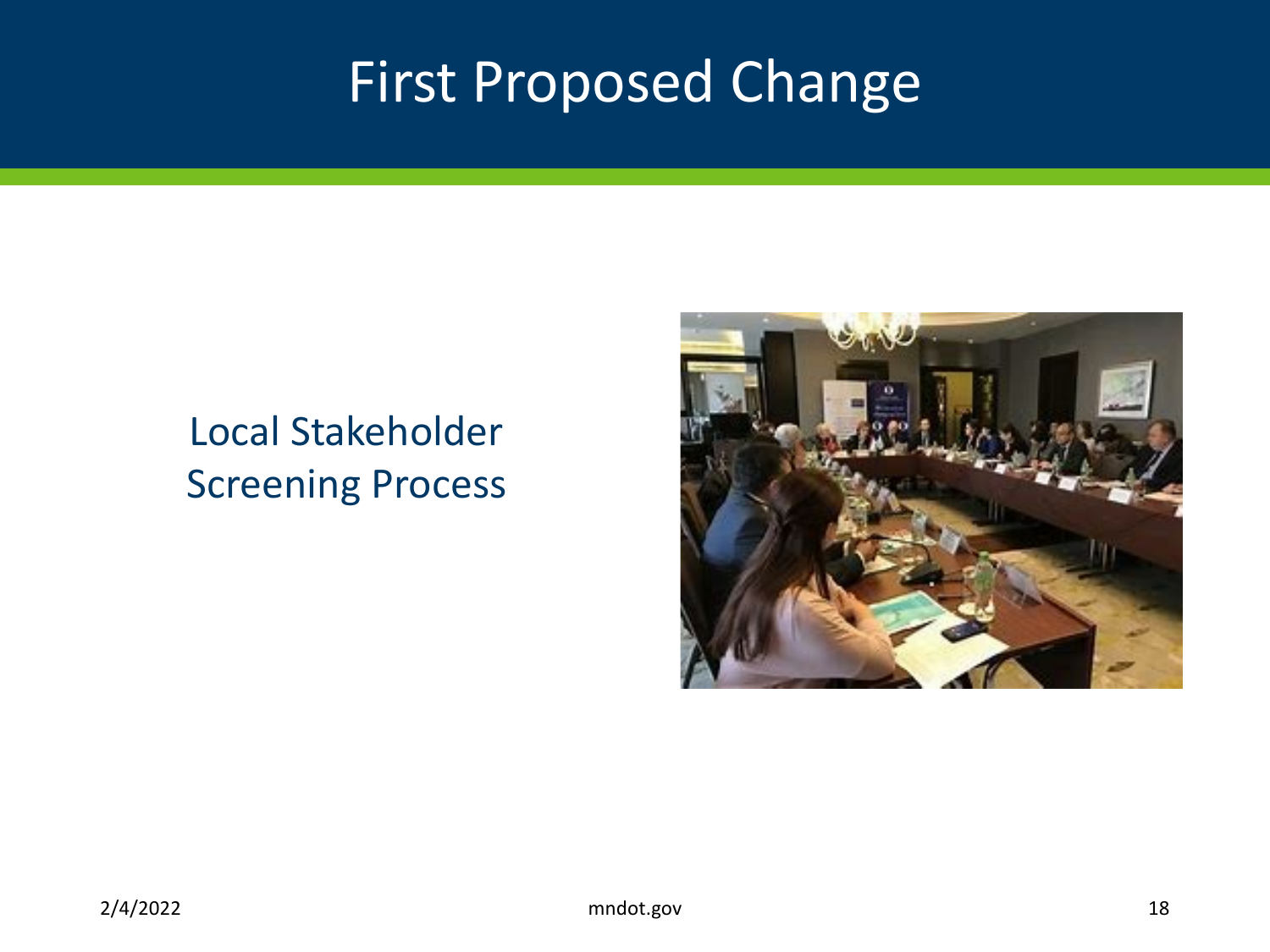#### MnDOT is proposing:

- The COC law be changed to include a new step in the project evaluation process, called the "Local Stakeholder Screening Process".
- After the close of the Project Recommendation process, all the projects received will be grouped together according to their respective Area Transportation Partnership (ATP) geographic boundaries.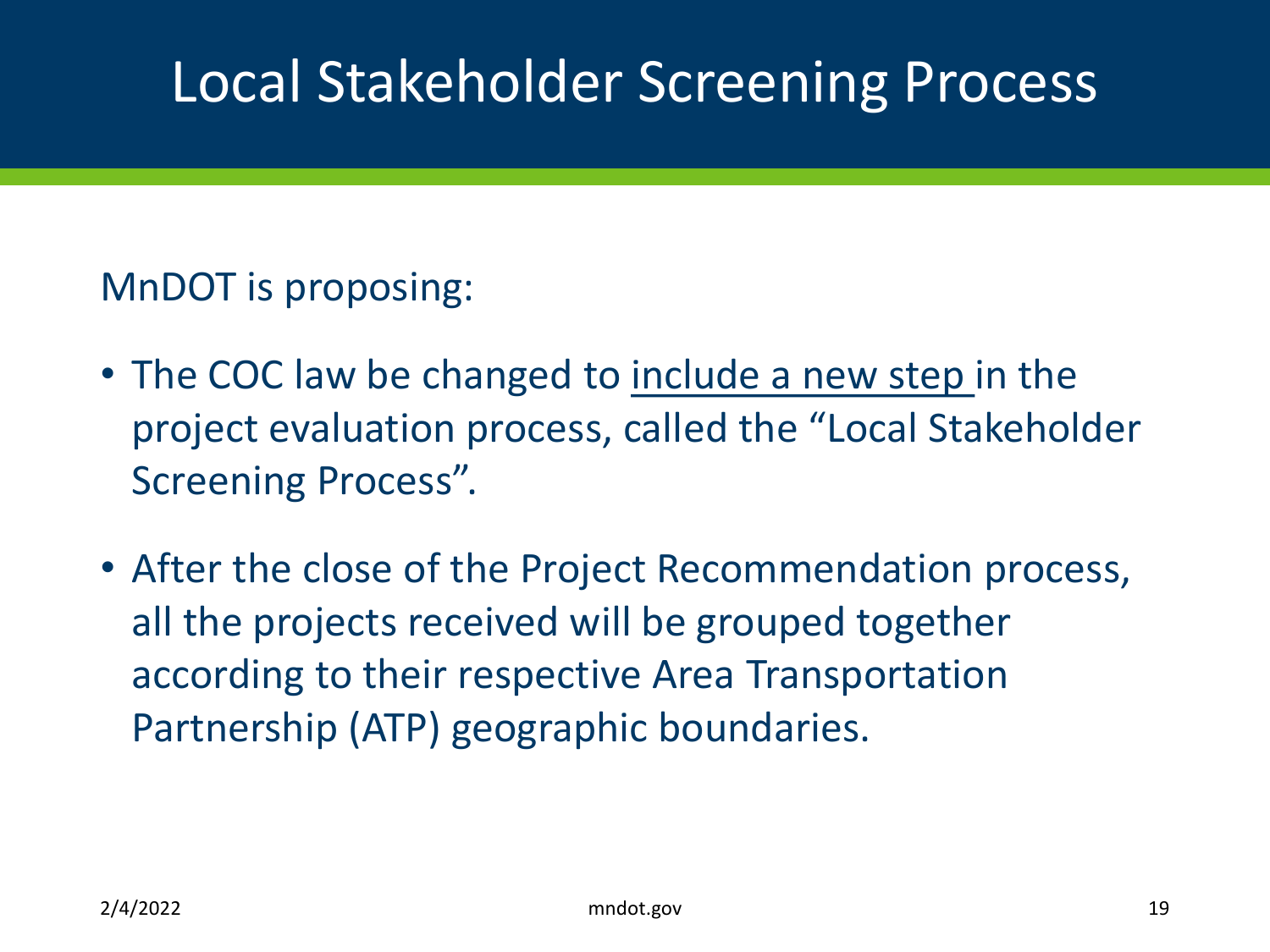#### **For Project Recommendations in Greater Minnesota ATPs:**

- The local ATP shall review all of the project recommendations received for their area.
- Each ATP will select up to three projects to recommend be advanced to the scoring phase of the selection process (How they determine that is up to each ATP).
- Only the three recommended projects will be developed for scoring and selection, with the remaining project recommendations dropped from further consideration.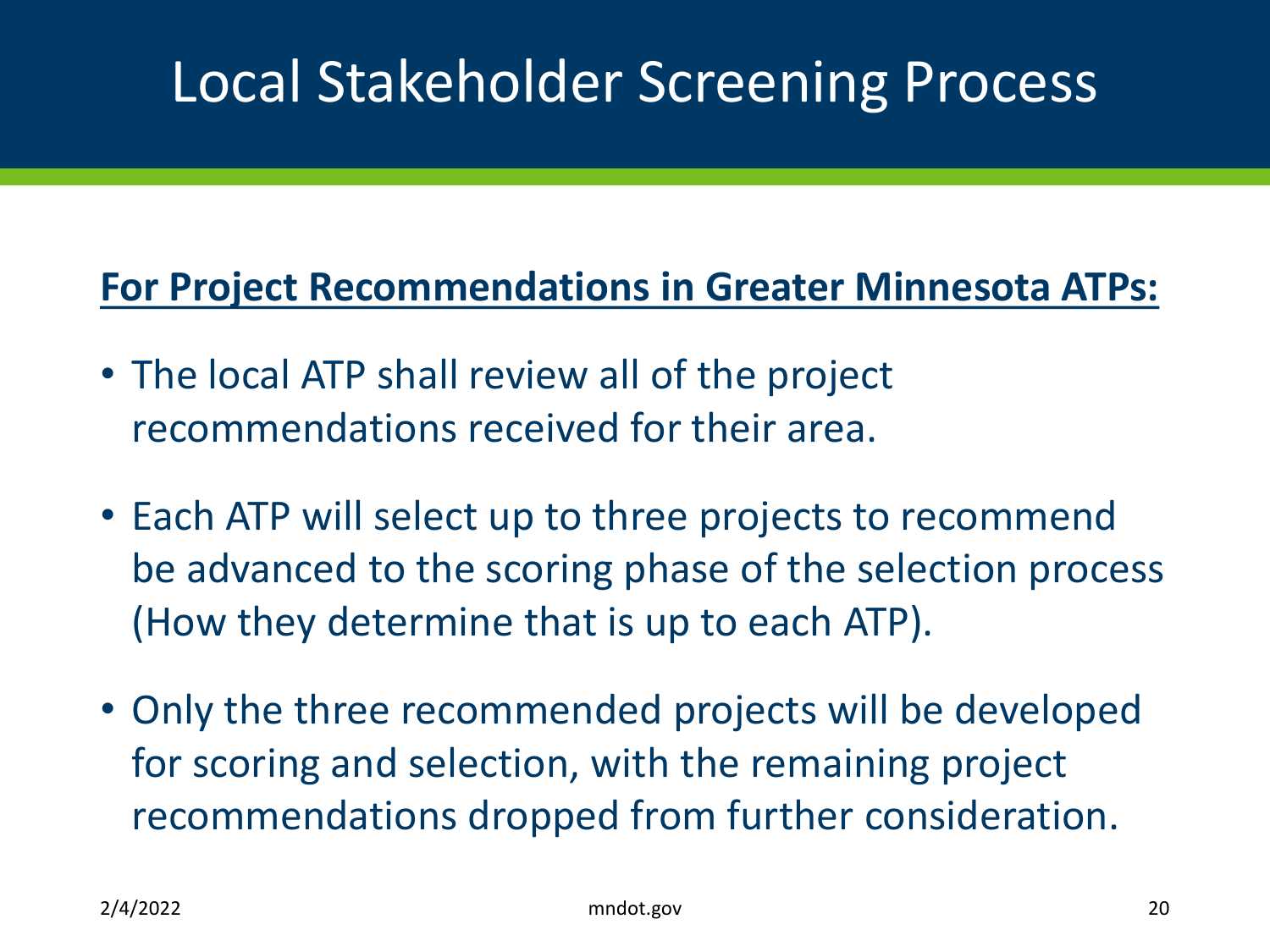#### **Project Recommendations in the Metro ATP:**

- Project Recommendations from the seven counties in the Metropolitan Council area will be reviewed by the Transportation Advisory Board (TAB) and then by the Council.
- The Council will recommend up to 10 projects to be advanced to the scoring phase of the selection process (How they determine that is up to Council).
- Only the 10 recommended projects will be developed for scoring and selection, with the remaining project recommendations dropped from further consideration.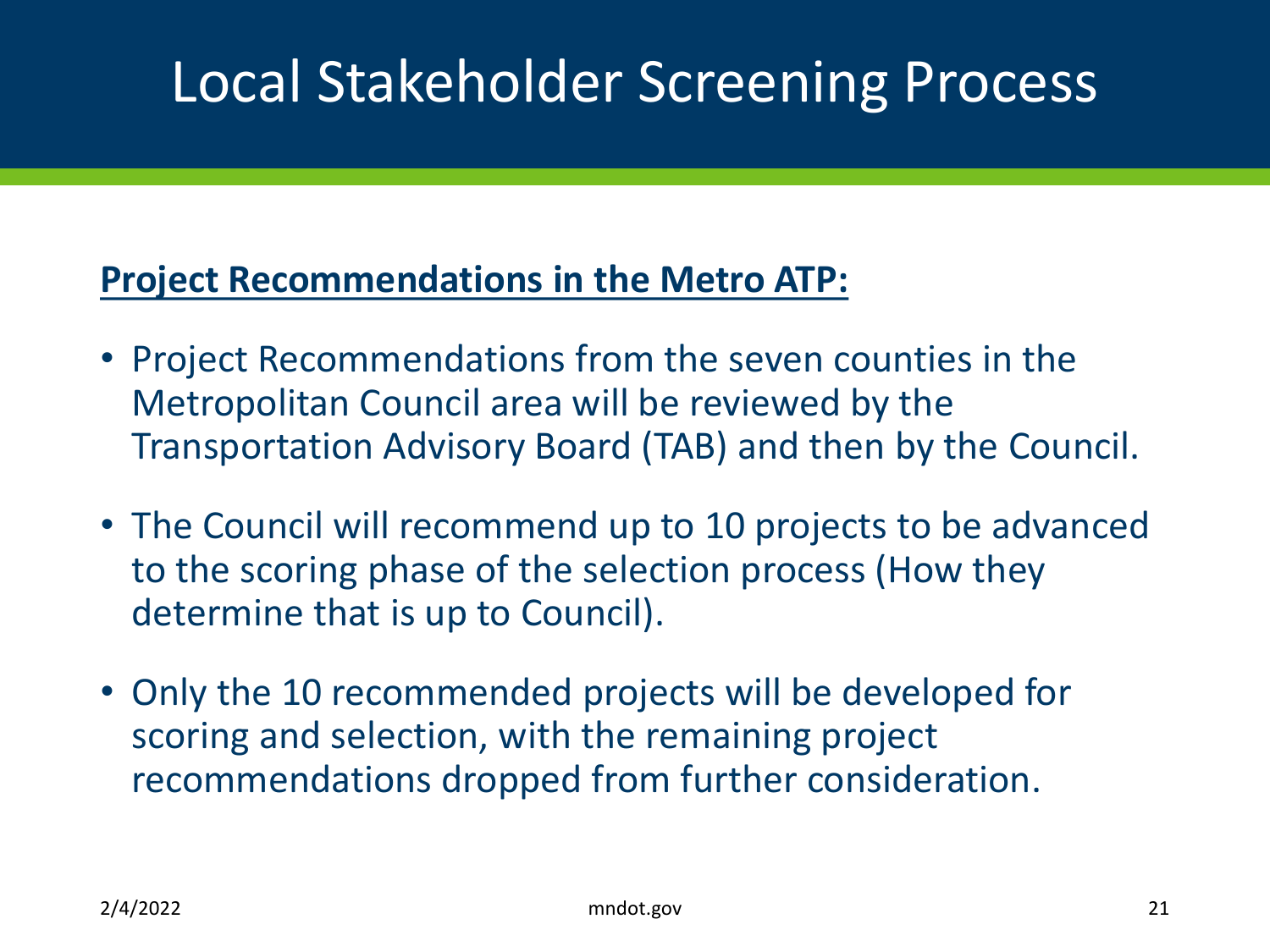#### **For Project Recommendations in the Metro ATP:**

- Project recommendations within Chisago County, will be reviewed by the Chisago County Board.
- The County Board may recommend one project from their area to be advanced to the scoring phase of the selection process, using their own criteria.
- Only the one recommended project will be developed for scoring and selection, with the remaining project recommendations dropped from further consideration.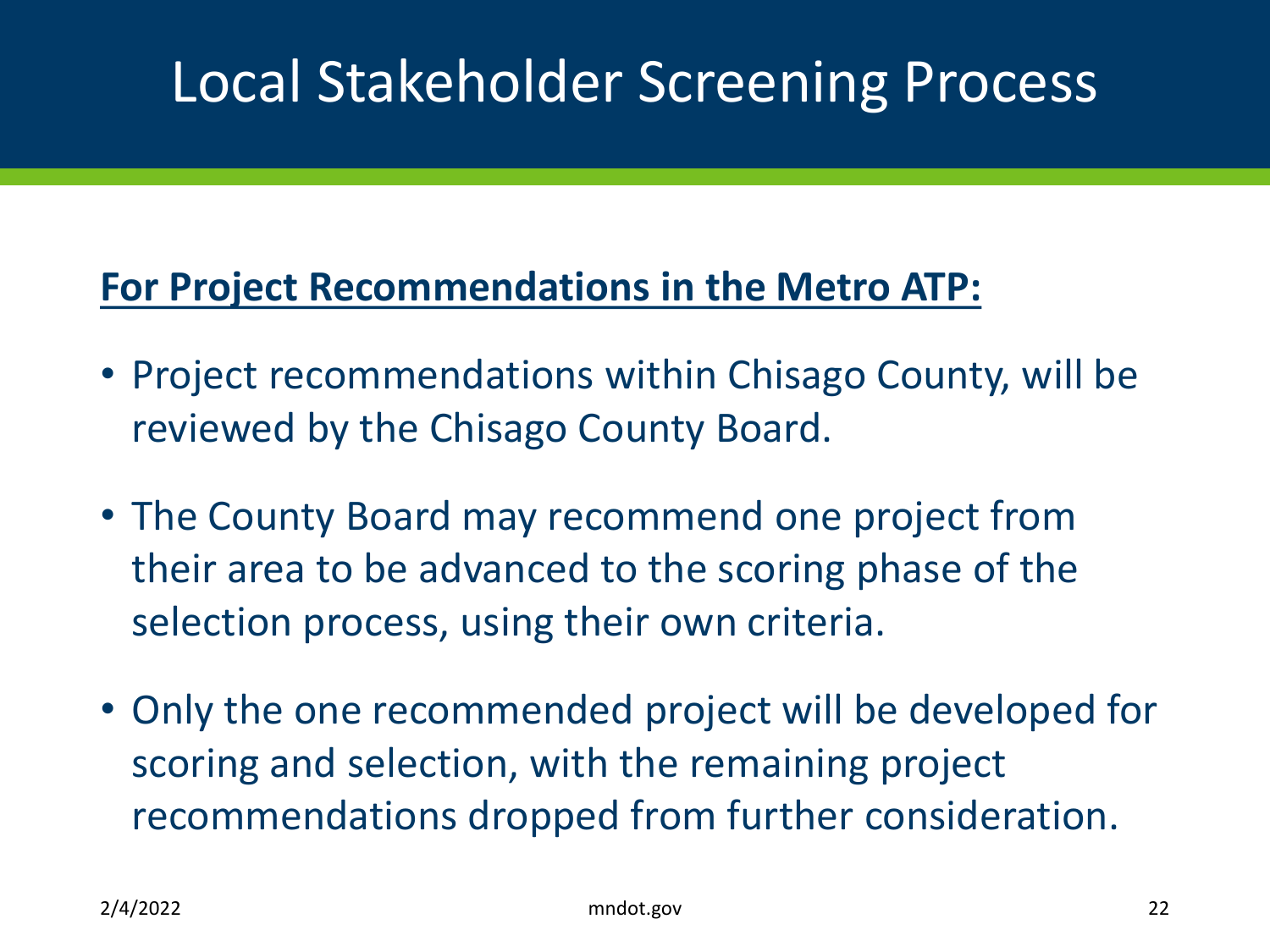- A maximum number of 32 projects would be fully developed and scored.
- 21 from Greater Minnesota and 11 from the Metro.
- The Greater Minnesota projects would compete against each other and the Metro projects would compete against each other in the scoring phase.
- That would be 32 projects needing development work versus the 173 from the last cycle.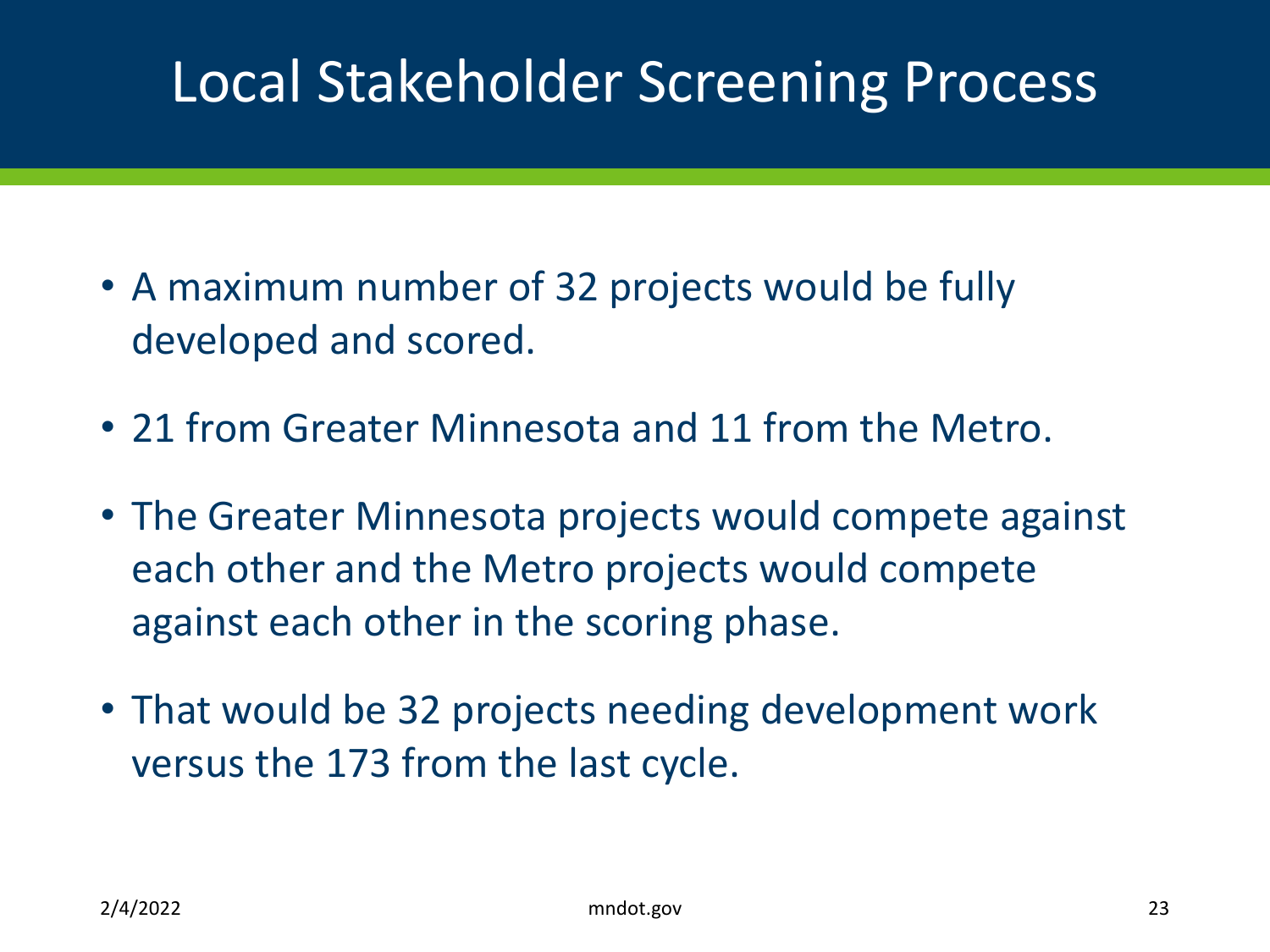### Second Proposed Change

#### Definition of Regional Balance

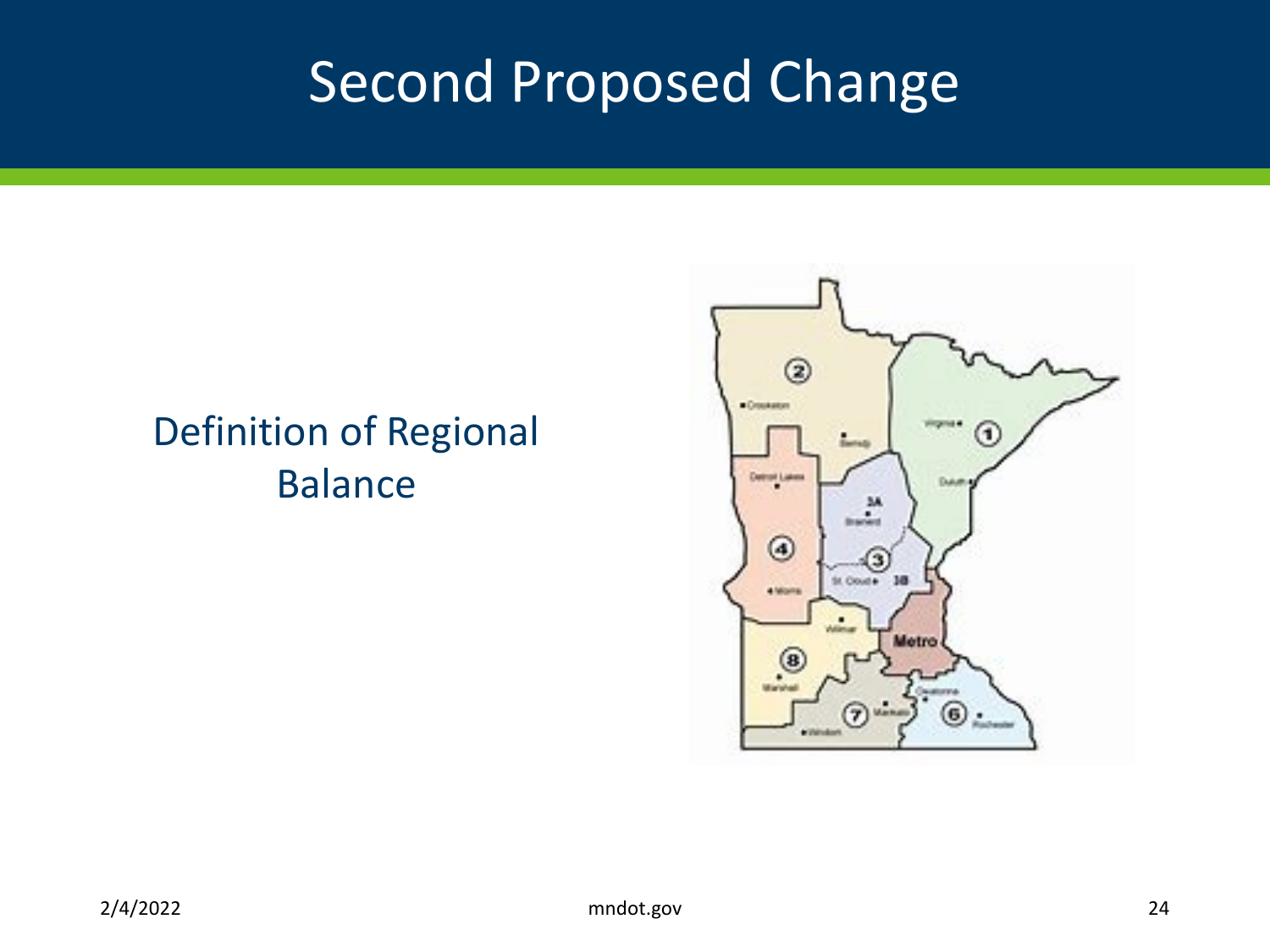### Definition in Law

#### **MnDOT is Proposing**:

Under the "Definitions" section of the COC statue, the following be added;

"Reginal Balance - approximately 50 percent of the available funding be spent within eight counties which make up MnDOT's Metro District and approximately 50 percent of the available funding is to be spent within counties that make-up the other districts in greater Minnesota."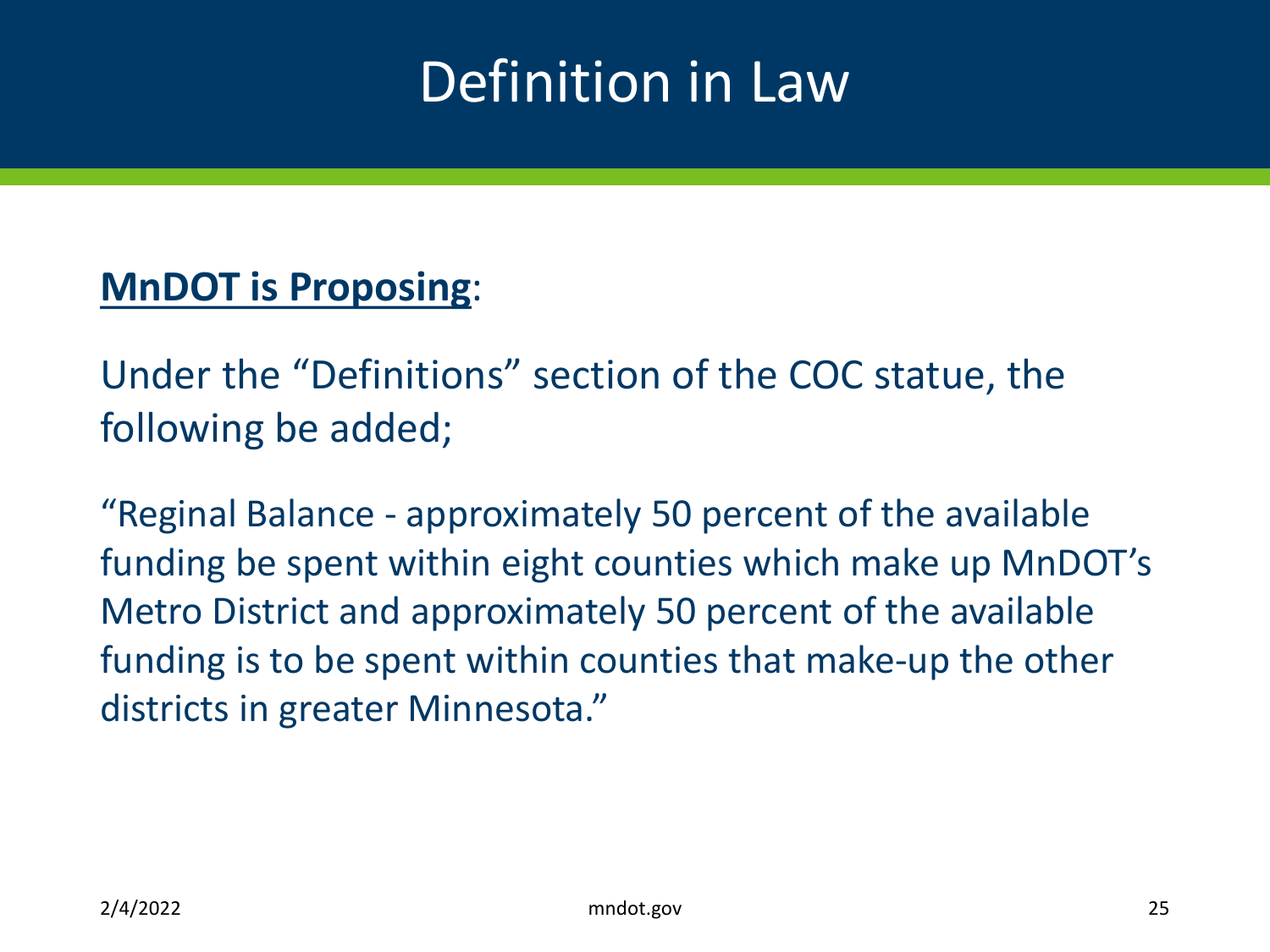### Third Proposed Change

#### Small Projects

#### **Category**

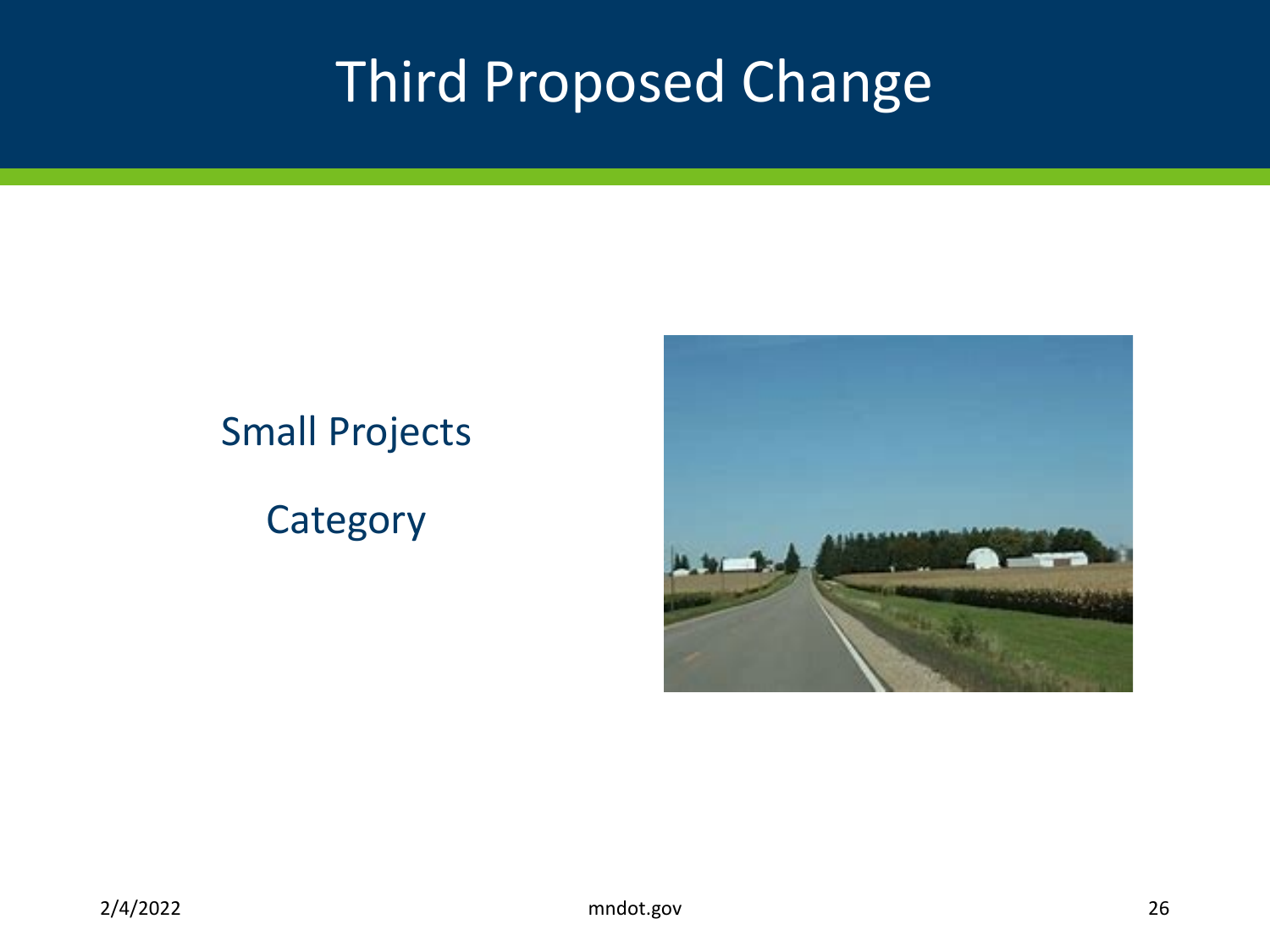## Creation of a Small Projects Category

#### **MnDOT is Proposing**:

• The Greater Minnesota share of the COC funding be further divided into two sub-categories, Small Projects and Large Projects.

Small Projects Category would be for those project recommendations that the total cost of the project is \$10 M or less.

Large Projects Category would be for all those project recommendations that the total cost of the project is more than \$10 M.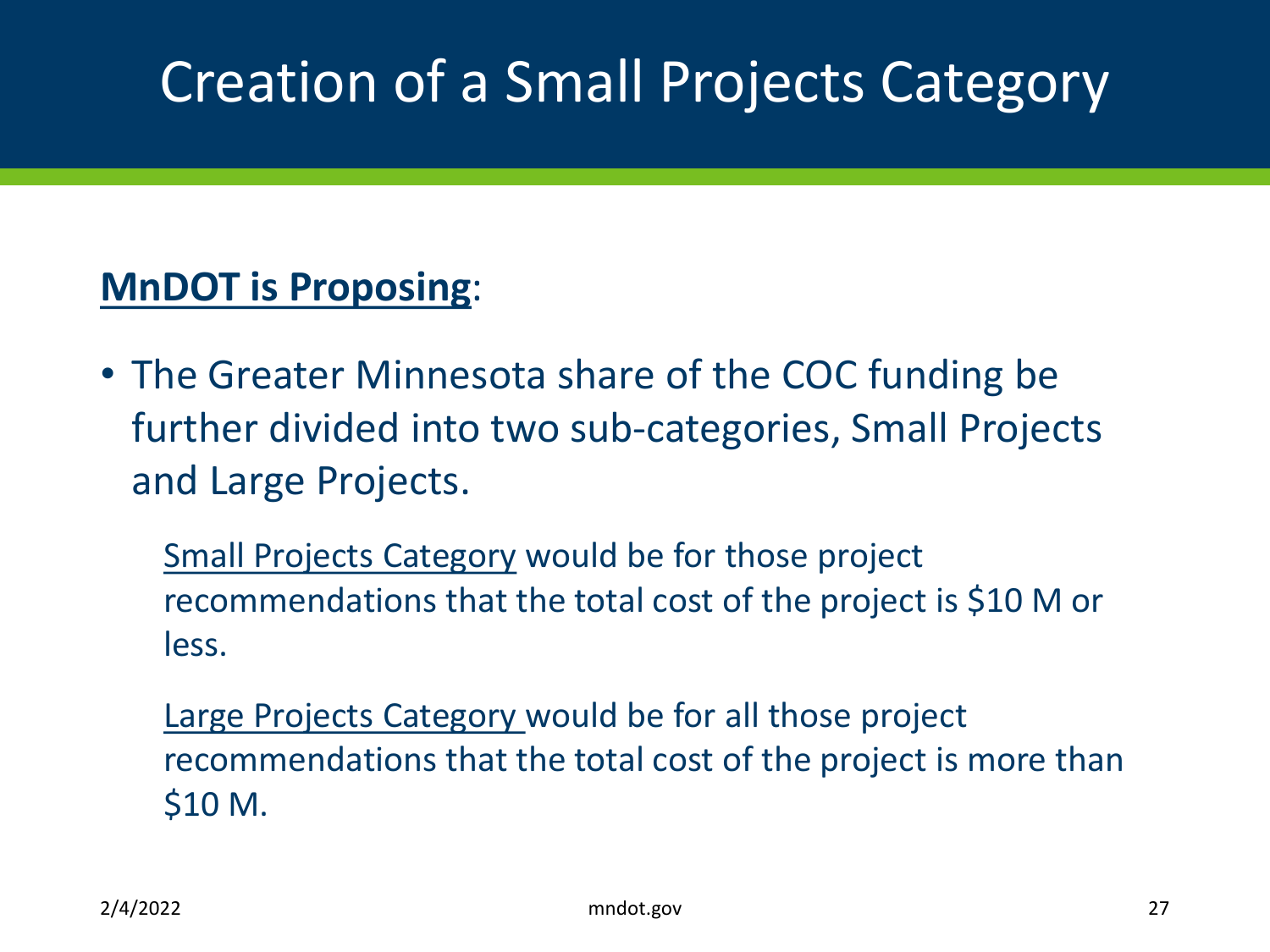## Creation of a Small Projects Category

#### **MnDOT is Proposing**:

- 25% of the Greater Minnesota area split of COC funding would go for towards the Small Projects Category.
- All of the Greater Minnesota projects would still be scored against each other, however only the highest scoring projects \$10 M or less in total cost would be selected for the Small Projects Category.